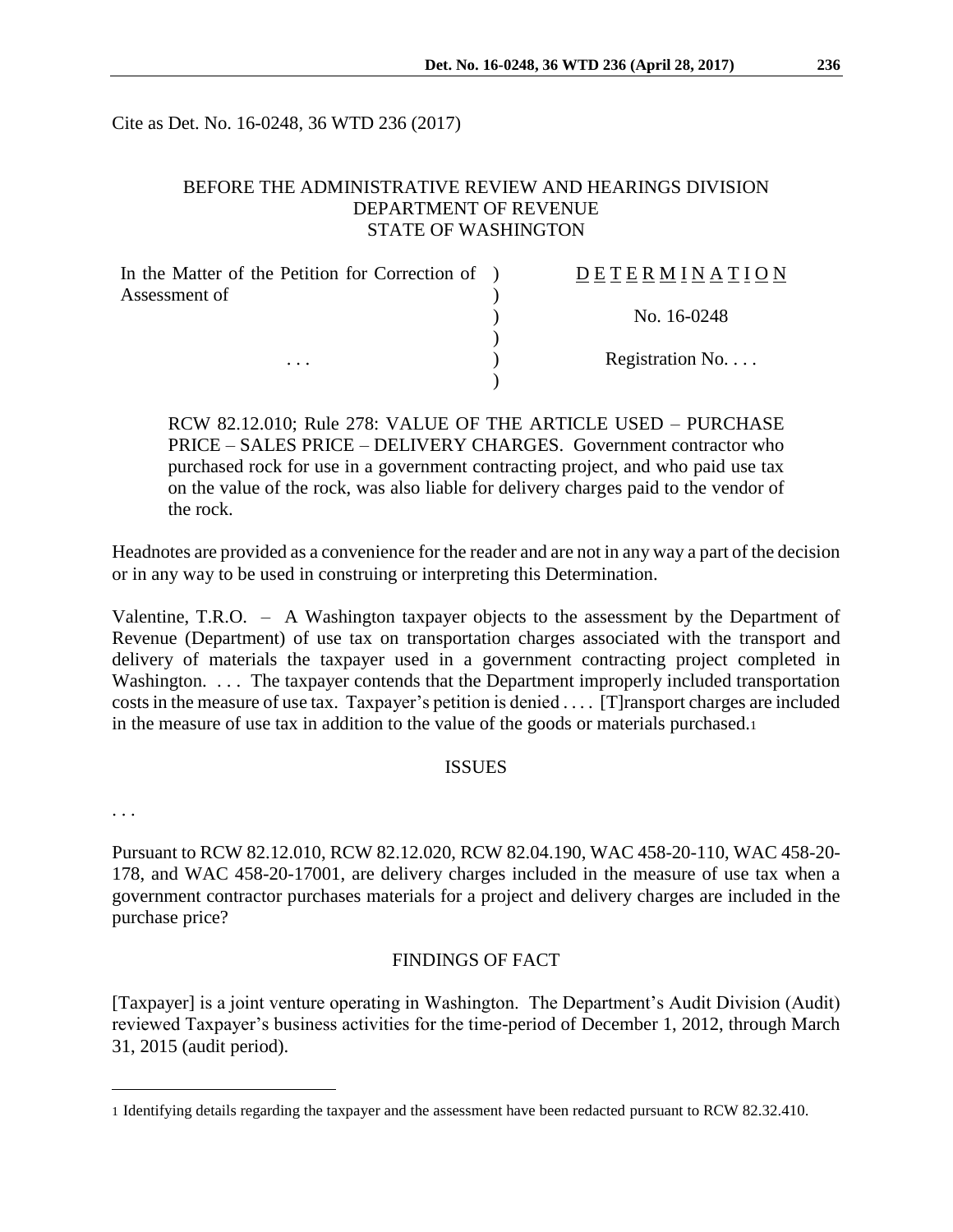During the audit period, Taxpayer's business activities included operating as a general government contractor. The use tax assessed on Document No. . . . in the amount of \$. . . (including interest) relates to a contracting job completed for the federal government on a military base located in Washington.

In its petition for review, Taxpayer provided the following description of the government contracting job related to the assessment:

Our joint venture repaired the maneuvering trails at Training Area . . . of the [military base]. The scope of our work involved repairing and restoration of existing trails used primarily for . . . unit training. We filled in deep ruts with quarry spalls to original grade, added both base and top courses, and compacted the rock.

Taxpayer purchased the rock used in the construction project from a company that both sold the rock and transported it to the construction site. The company billed Taxpayer for the rock and the transport on the same invoices. Taxpayer reported and paid use tax on the cost of the rock only.

Taxpayer contends that the transportation charges are not subject to use tax. Taxpayer's position is that the transportation charges belong under the [public utility] tax classification of "hauling for hire." Taxpayer points out that WAC 458-20-180 states that hauling for hire is not a sales taxable activity, but is instead subject to motor or urban transportation taxes.

. . .

Audit's position is that Taxpayer owes the assessed use tax because the measure of use tax includes freight charges in addition to the cost of the goods or materials purchased.

## ANALYSIS

. . .

Are delivery charges properly included in the measure of use tax when a government contractor purchases materials for a project and delivery charges are included in the purchase price?

. . . RCW 82.12.020 imposes a use tax "for the privilege of using within this state *as a consumer* any: (a) Article of tangible personal property acquired by the user in any manner, including tangible personal property acquired at a casual or isolated sale, and including by-products used by the manufacturer thereof, except as otherwise provided in this chapter, irrespective of whether the article or similar articles are manufactured or are available for purchase within this state." (Emphasis added.)

Under Washington law, government contractors are included in the definition of the term "consumer." RCW 82.04.190(6). WAC 458-20-17001. The measure of use tax is generally "the value of the article used" or "the value of the service used." RCW 82.12.020(4)(a). WAC 458- 20-178(4). The use tax rate is equal to the rate of retail sales tax. *Id.*